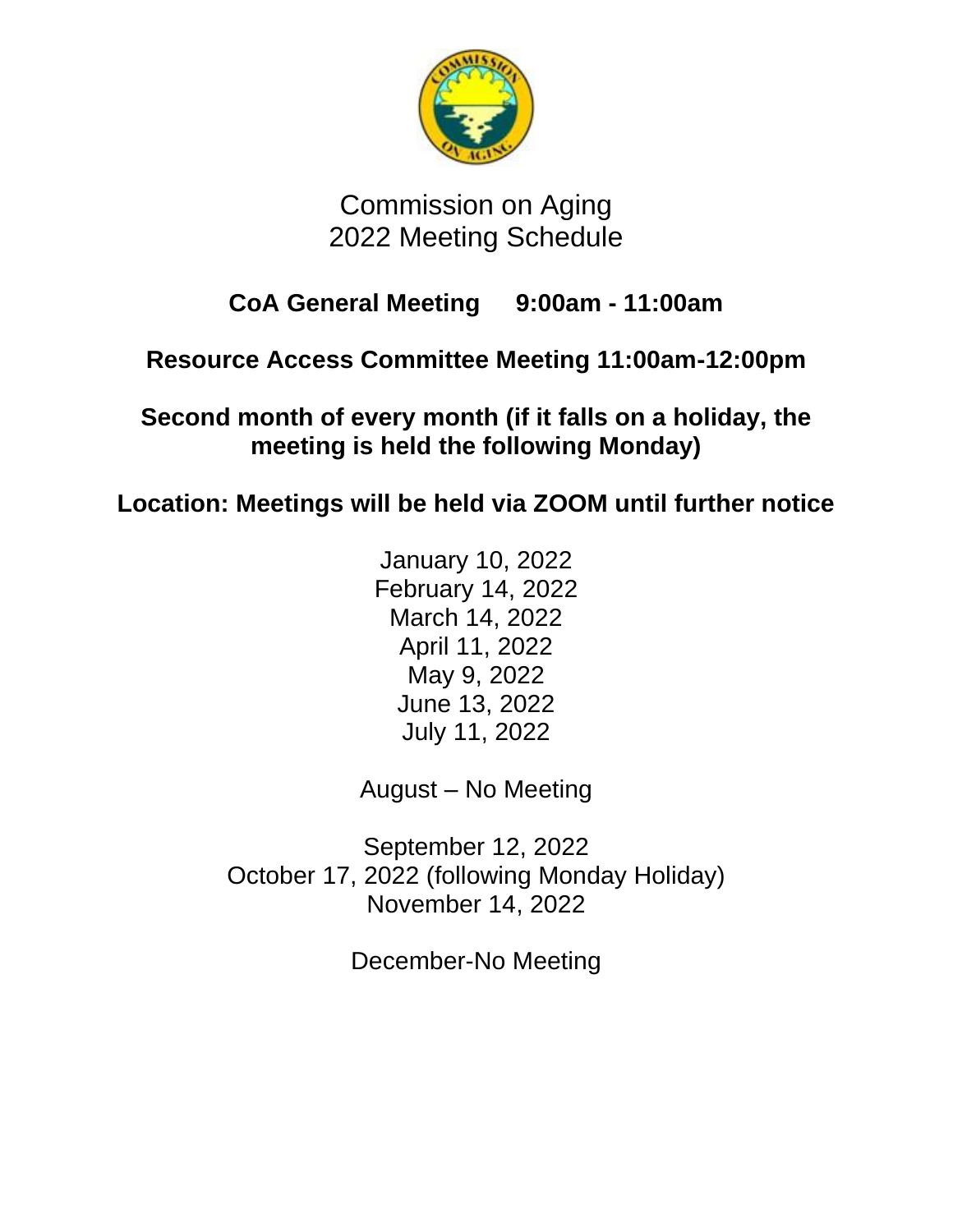

#### **Executive Committee Meeting 8:00am – 9:00am First Thursday of every month**

### **Location: Meetings will be held via ZOOM until further notice**

January 6, 2022 February 3, 2022 March 3, 2022 April 7, 2022 May 5, 2022 June 2, 2022 July 7, 2022

August – No Meeting

September 1, 2022 October 6, 2022 November 3, 2022

December – No Meeting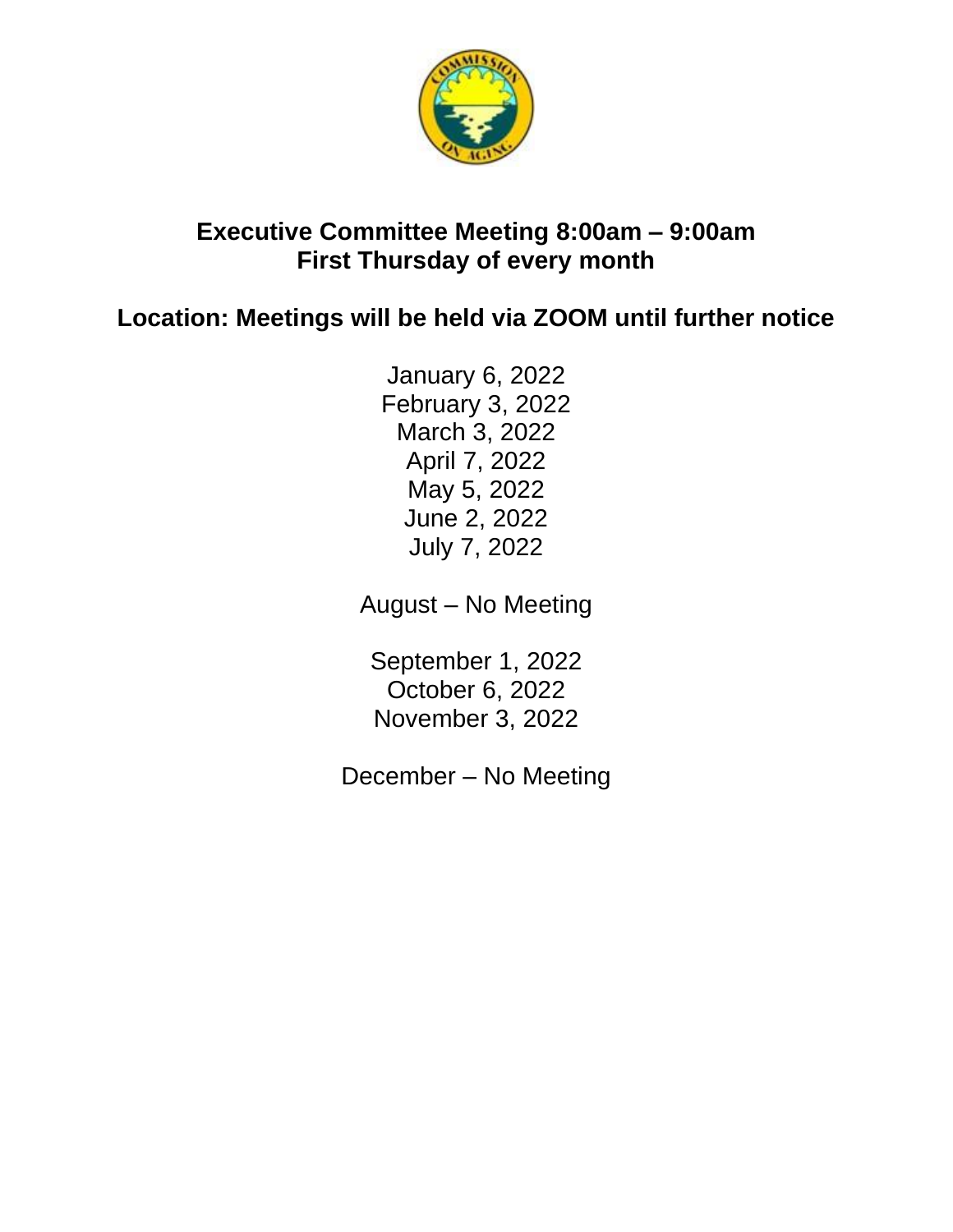

#### **MISO Meeting 8:30am-10:00am Last Monday of every month**

## **Location: Meetings will be held via ZOOM until further notice**

January 31, 2022 February 28, 2022 March 28, 2022 April 25, 2022 May 23, 2022 June 27, 2022 July 25, 2022

August – No Meeting

September 26, 2022 October 31, 2022 November 28, 2022

December – No Meeting